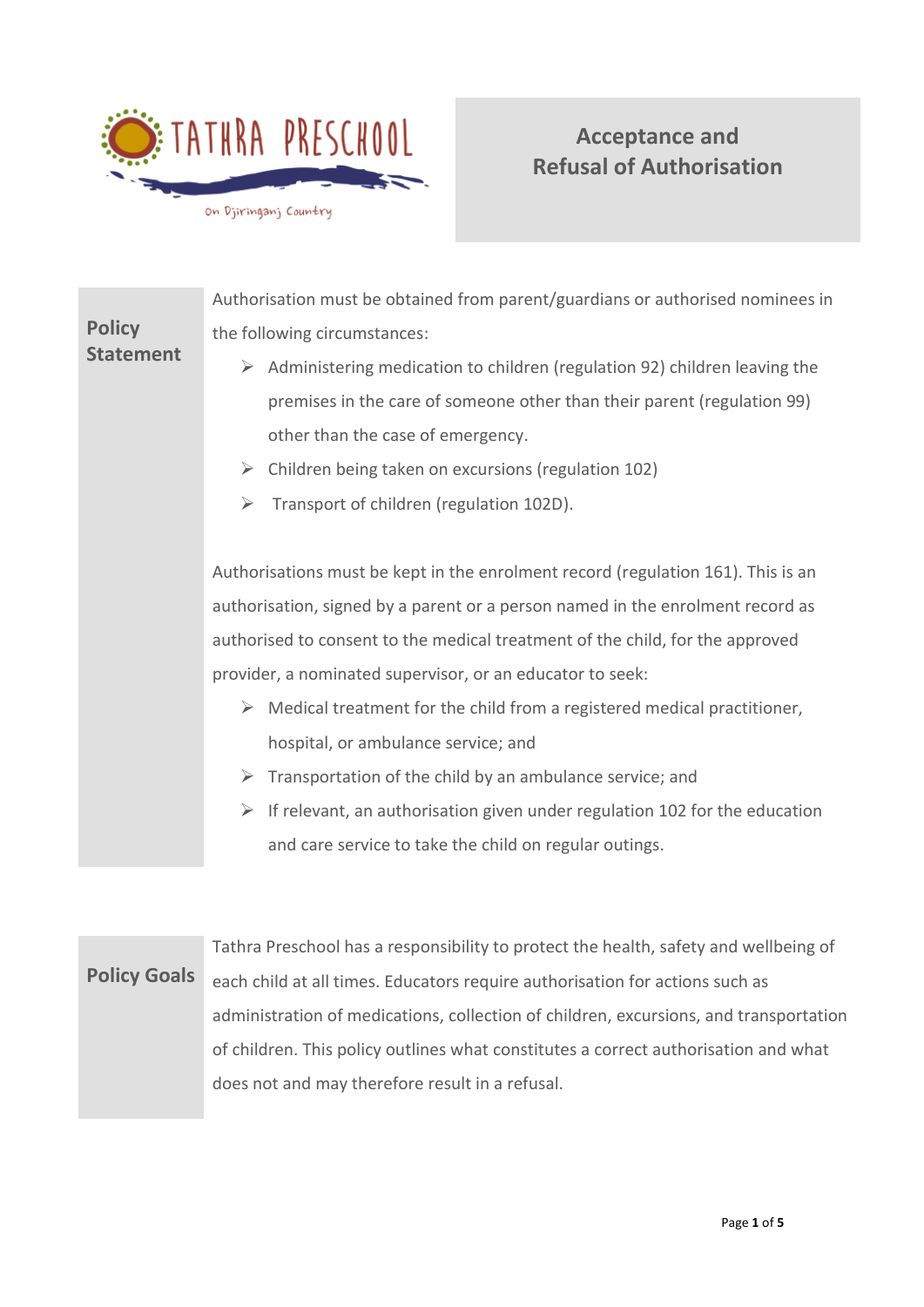#### **Refusing a Written Authorisation**

On receipt of a written authorisation from a parent/guardian that does not meet the requirements outlined in this policy, the Approved Provider or delegated authority will:

- $\triangleright$  Immediately explain to the parent/guardian that their written authorisation does not meet legislative and policy guidelines.
- $\triangleright$  Provide the parent/guardian with a copy of the relevant service policy and ensure that they understand the reasons for the refusal of the authorisation.
- $\triangleright$  Request that an appropriate alternative written authorisation is provided by the parent/guardian. ⊲ In instances where the parent/guardian cannot be immediately contacted to provide an alternative written authorisation, follow related policy procedures pertaining to the authorisation type.
- $\triangleright$  Follow up with the parent/guardian, where required, to ensure that an appropriate written authorisation is obtained.

### **Role and Responsibilities**

#### **Approved Provider will**

 $\triangleright$  Ensure the Preschool operates in line with the Education and Care Services National Law and National Regulations.

#### **Nominated Supervisor will**

- $\triangleright$  Provide supervision, guidance and advice to ensure adherence to the policy at all times.
- $\triangleright$  Ensure all authorisations will be retained within the Enrolment Record, original copy and will include:
	- The name of the child enrolled in the Preschool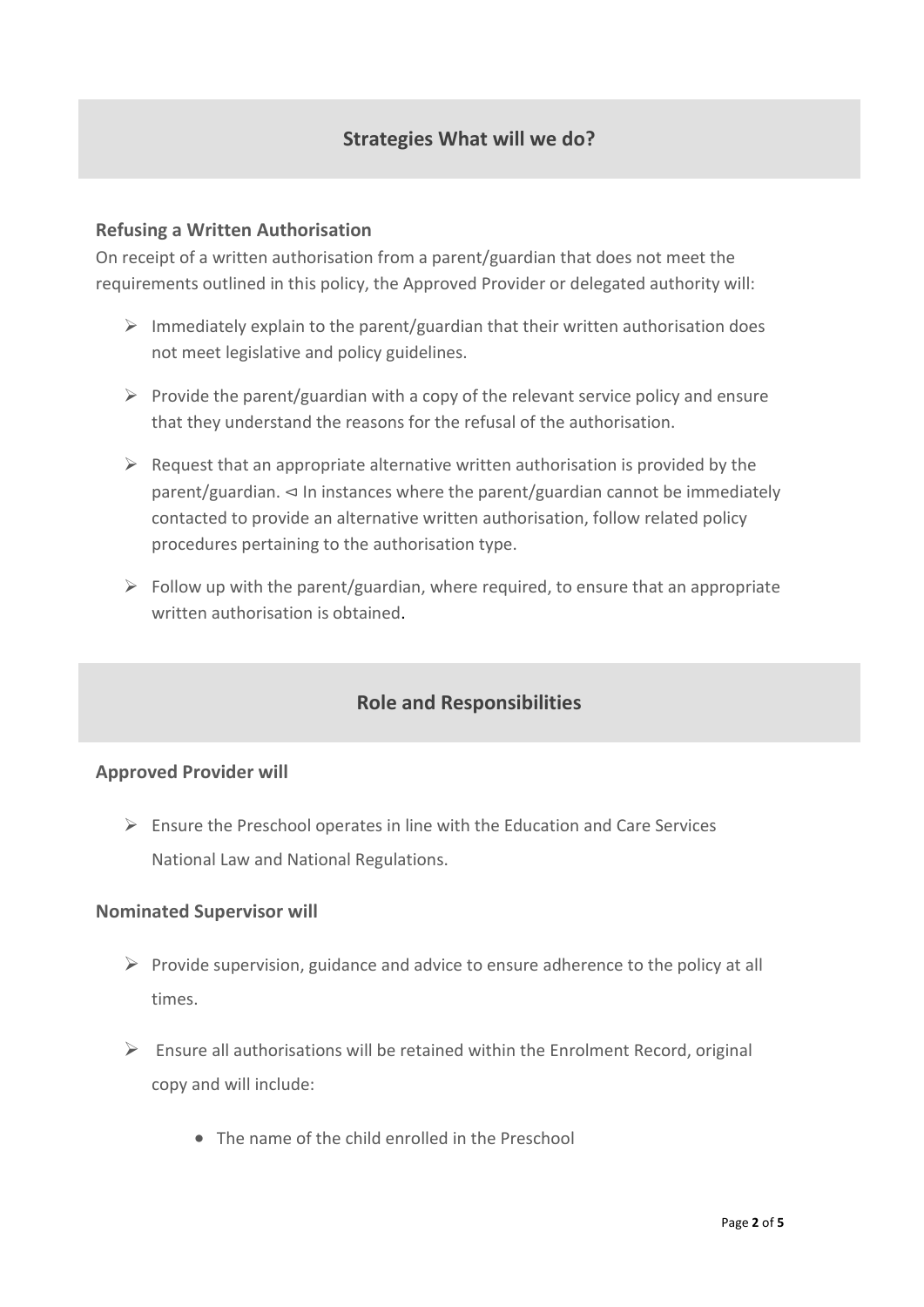- The date
- Signature of the child's parent/guardian or nominated contact person who is on the enrolment form.
- Original form/letter/register provided by the service.
- $\triangleright$  Apply these authorisations to the collection of children, medical treatment of or administration of medication, excursion, transportation of children, and transportation via ambulance.
- $\triangleright$  Ensure authorisations are stored with each individual child's enrolment record.
- $\triangleright$  Ensure that all parents/guardians have completed the authorised nominee section of their child's enrolment form and that the form is signed and dated before the child is enrolled at the service.

#### **Early Childhood Educators will**

- $\triangleright$  Apply these authorisations to the collection of children, administration of medication, excursion, and transportation of children.
- $\triangleright$  Exercise the right of refusal if written or verbal authorisations do not comply.
- $\triangleright$  Waive compliance where a child requires emergency medical treatment for conditions such as anaphylaxis or asthma. The Preschool can administer medication without authorisation in these cases, provided it is noted on medical plans and that parents/guardians are contacted as soon as practicable after the medication has been administered.

#### **Families will**

- $\triangleright$  Ensure that you complete and sign the authorised nominee section of your child's enrolment form before your child attends the service.
- $\triangleright$  Keep child enrolment details forms current stating who the authorised nominees are.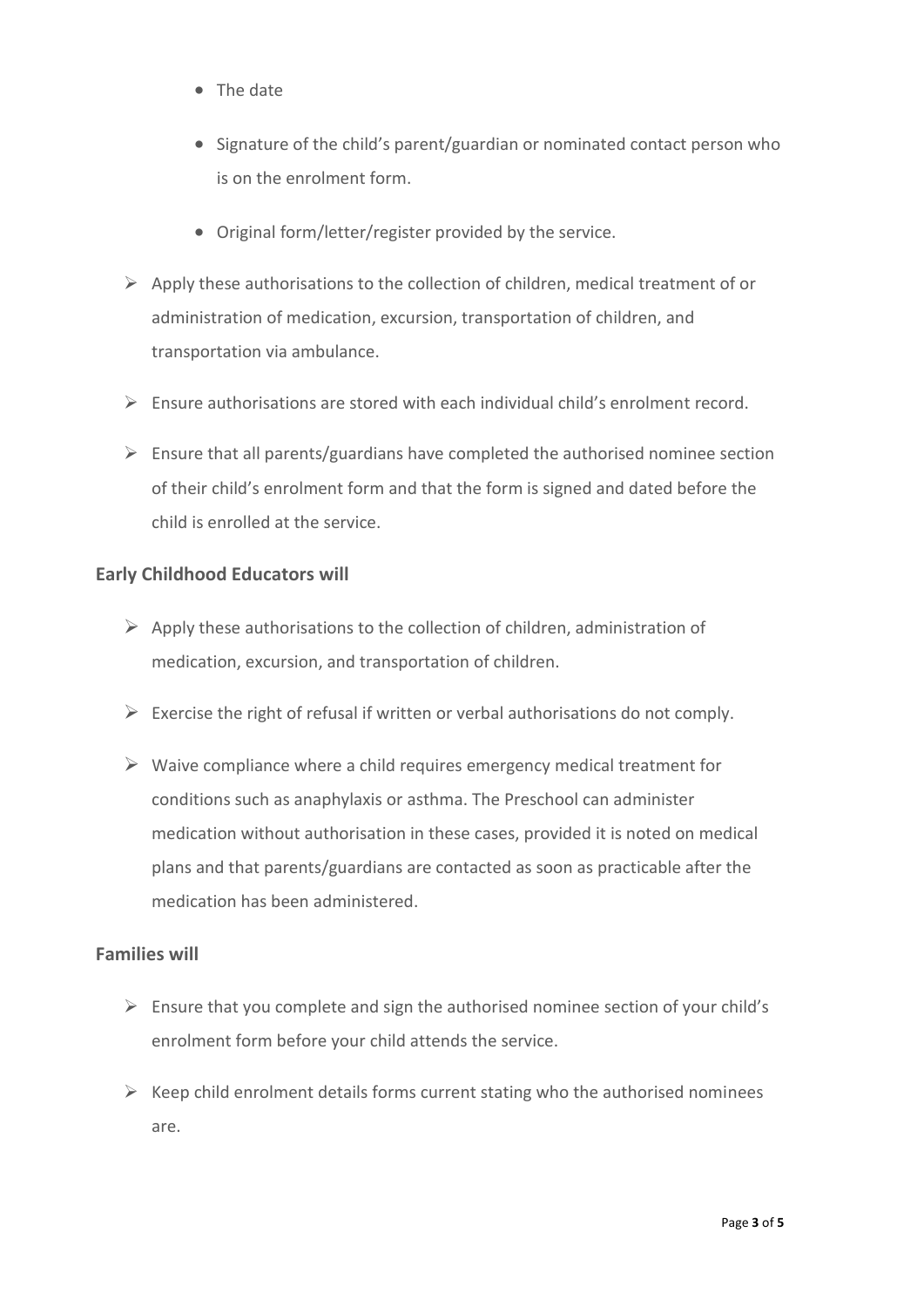- ➢ Inform Preschool of current contact numbers to ensure you are contactable at all times.
- ➢ Communicate to Responsible Person and staff any individual requests regarding authorisations.
- $\triangleright$  Update Educators in relation to any medical conditions, medical plans or ongoing medication requirements. This includes the names of medications, dosage, signs, and symptoms and contact information for any relevant health professionals.
- ➢ Ensure that where children require medication to be administered by educators or other staff, you authorise this in writing, sign and date it for inclusion in your child's medical record

### **Monitor, Evaluation and Review**

This policy will be monitored to ensure compliance with legislative requirements and unless deemed necessary through the identification of practice gaps, the service will review this Policy every 2 years . Families and staff are essential stakeholders in the policy review process and will be given opportunity and encouragement to be actively involved

## **Relevant Legislation**

- ➢ Education and Care Services National Law Act 2010: Section 167 Education and Care Services National Regulations: Regulation 99,102,102 (D),160,161,168 (2) (m)
- ➢ Family Law Act 1975
- ➢ Australian Child Protection Legislation [https://aifs.gov.au/cfca/publications/australian-child-protection](https://aifs.gov.au/cfca/publications/australian-child-protection-legislation)[legislation](https://aifs.gov.au/cfca/publications/australian-child-protection-legislation)

#### **Guidelines, Standards and Frameworks**  ➢ National Quality Standard, Quality Area 7: Governance and Leadership, Standard 7.1 and Element 7.1.2. ➢ National Quality Standard, Quality Area 2: Children's Health and Safety